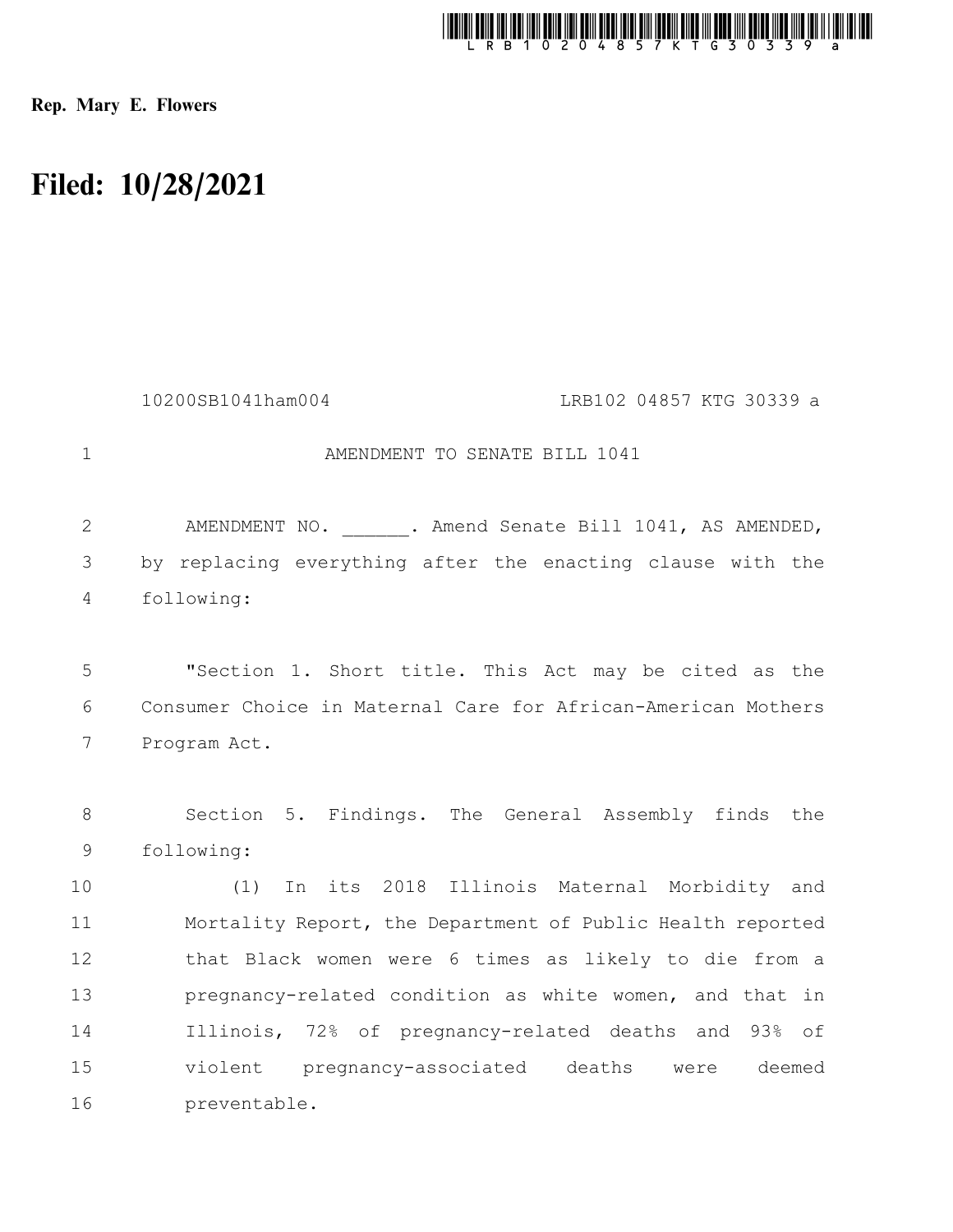(2) The Department of Public Health also found that between 2016 and 2017, Black women had the highest rate of severe maternal morbidity with a rate of 101.5 per 10,000 deliveries, which is almost 3 times as high as the rate for white women. 1 2 3 4 5

(3) In 2019, the Chicago Department of Public Health released a data report on Maternal Morbidity and Mortality in Chicago and found that "(w)omen for whom Medicaid was the delivery payment source are significantly more likely than those who used private insurance to experience severe maternal morbidity." The Chicago Department of Public Health identified zip codes within the city that had the highest rates of severe maternal morbidity in 2016 and 2017 (100.4-172.8 per 10,000 deliveries). These zip codes included: 60653, 60637, 60649, 60621, 60612, 60624, and 60644. All of the zip codes were identified as experiencing high economic hardship. According to the Chicago Department of Public Health "(c)hronic diseases, including obesity, hypertension, and diabetes can increase the risk of a woman experiencing adverse outcomes during pregnancy." However, "there were no significant differences in pre-pregnancy BMI, hypertension, and diabetes between women who experienced a pregnancy-associated death and all women who delivered babies in Chicago." 6 7 8 9 10 11 12 13 14 15 16 17 18 19 20 21 22 23 24 25

26

(4) In a national representative survey sample of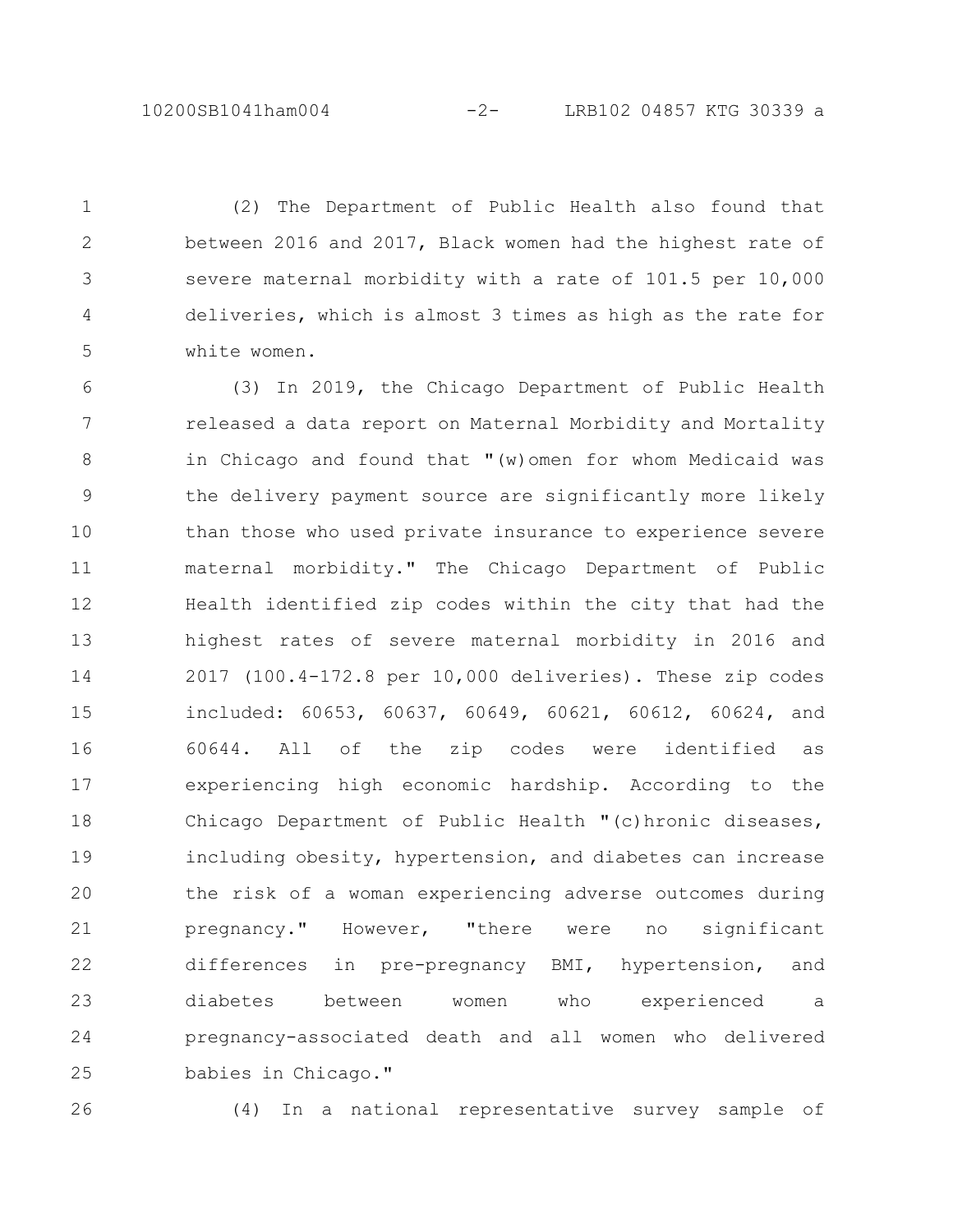10200SB1041ham004 -3- LRB102 04857 KTG 30339 a

mothers who gave birth in an American hospital in 2011 and 2012, 1 out of 4 mothers who identified as Black or African-American expressed that they would "definitely want" to have a future birth at home, compared to 8.4% of white mothers. Black mothers express a demand for planned home birth services at almost 3 times the rate of white mothers. Yet, in the United States, non-Hispanic white women who can afford to pay out-of-pocket for their labor and delivery costs access planned home birth care at the greatest rate. Similarly, an analysis of birth certificate data from the Centers for Disease Control and Prevention for the years 2016 through 2019 shows that non-Hispanic white mothers are 7 times more likely than non-Hispanic Black mothers to experience a planned home birth. 1 2 3 4 5 6 7 8 9 10 11 12 13 14

(5) According to calculations based on birth certificate data from July 2019 in Cook County, there would have to be 7 Black or African-American certified professional midwives working in Cook County in order for just 1% of Black mothers in Cook County to have access to racially concordant midwifery care in a given month. 15 16 17 18 19 20

(6) For birthing persons of sufficient health who desire to give birth outside of an institutional setting without the assistance of epidural analgesia, planned home birth under the care of a certified professional midwife can be a dignifying and safe, evidence-based choice. In contrast, regulatory impingement on Black families' 21 22 23 24 25 26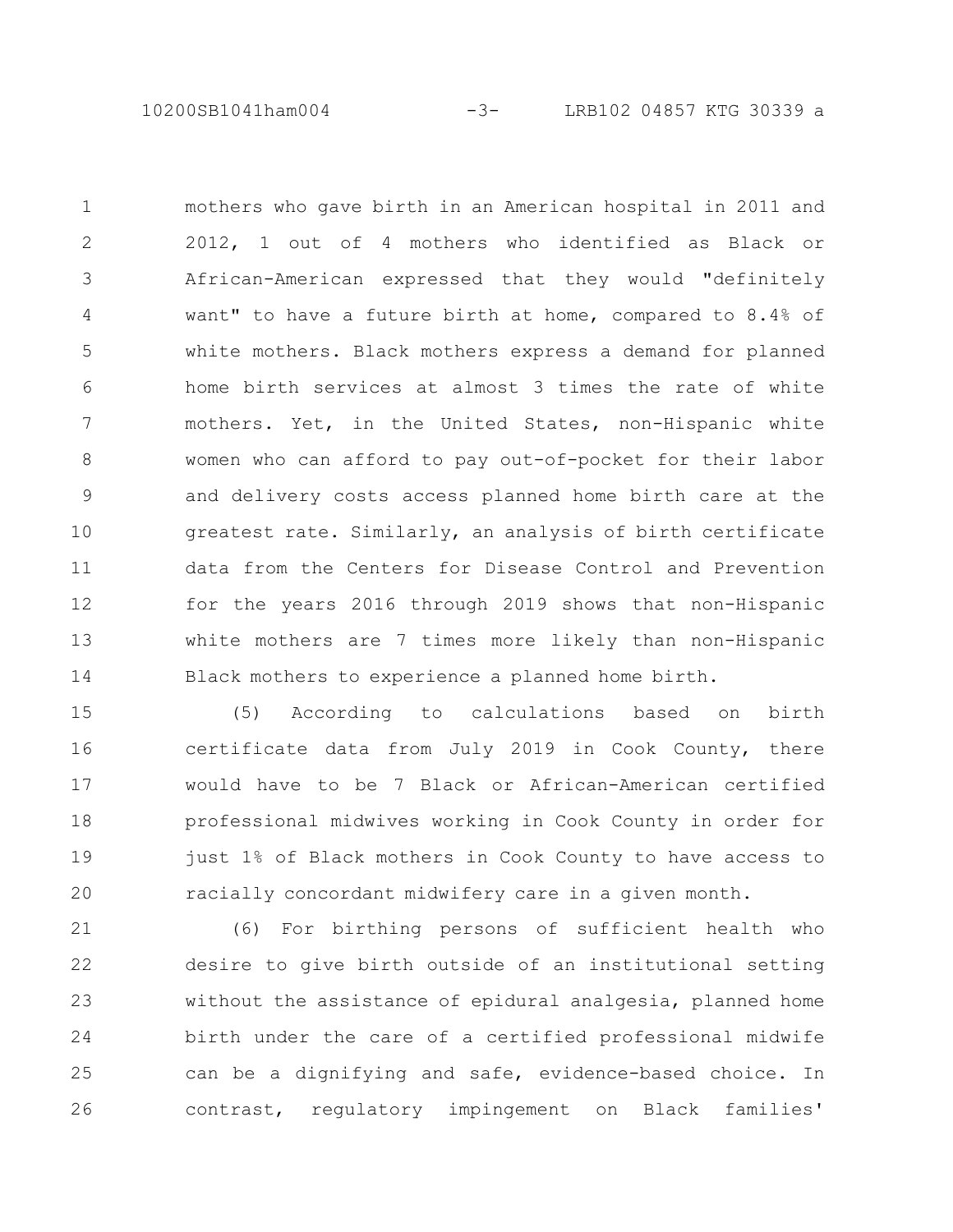ability to access that choice does not serve to enhance maternal or neonatal safety, but instead reifies the institutionalization of Black bodies by the State. 1 2 3

(7) In order to make safe, planned home births accessible to Black families in Illinois, the State must require Medicaid provider networks to include certified professional midwives. According to natality data from the Centers for Disease Control and Prevention, every year from 2016 through 2019, 2 out of every 3 live births to Black or African-American mothers living in Cook County utilized Medicaid as the source of payment for delivery. According to that same data, Medicaid paid for over 14,000 deliveries to Black or African-American mothers residing in Cook County during the year 2019 alone. 4 5 6 7 8 9 10 11 12 13 14

(8) A population-level, retrospective cohort study published in 2018 that used province-wide maternity, medical billing, and demographic data from British Columbia, Canada concluded that antenatal midwifery care in British Columbia was associated with lower odds of small-for-gestational-age birth, preterm birth, and low birth weight for women of low socioeconomic position compared with physician models of care. Results support the development of policy to ensure antenatal midwifery care is available and accessible for women of low socioeconomic position. 15 16 17 18 19 20 21 22 23 24 25

26

(9) In its January 2018 report to the General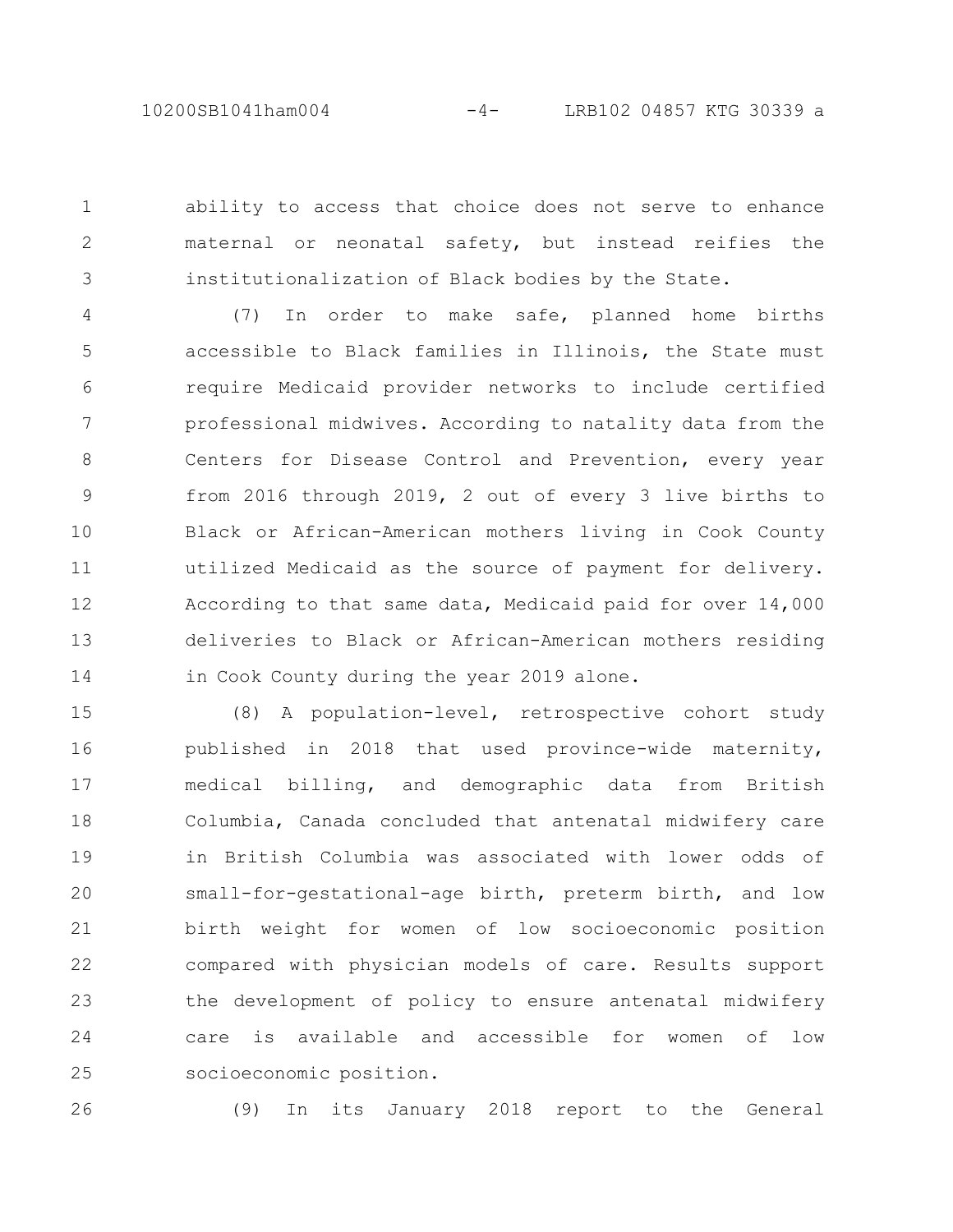Assembly, the Department of Healthcare and Family Services reported that its infant and maternal care expenditures in calendar year 2015 totaled \$1,410,000,000. The Department of Healthcare and Family Services said, "(t)he majority of HFS birth costs are for births with poor outcomes. Costs for Medicaid covered births are increasing annually while the number of covered births is decreasing for the same period". The Department of Healthcare and Family Services' expenditures average \$12,000 per birth during calendar year 2015 for births that did not involve poor outcomes such as low birth weight, very low birth weight, and infant mortality. That \$12,000 expenditure covered prenatal, intrapartum, and postpartum maternal healthcare, as well as infant care through the first year of life. The next least expensive category of births averaged an expenditure of \$40,200. The most expensive category of births refers to births resulting in very low birth weight which cost the Department of Healthcare and Family Services over \$328,000 per birth. 1 2 3 4 5 6 7 8 9 10 11 12 13 14 15 16 17 18 19

(10) Expanding Medicaid coverage to include perinatal and intrapartum care by certified professional midwives will not contribute to increased taxpayer burden and, in fact, will likely decrease the Department of Healthcare and Family Services' expenditures on maternal care while improving maternal health outcomes within the Black community in Illinois. 20 21 22 23 24 25 26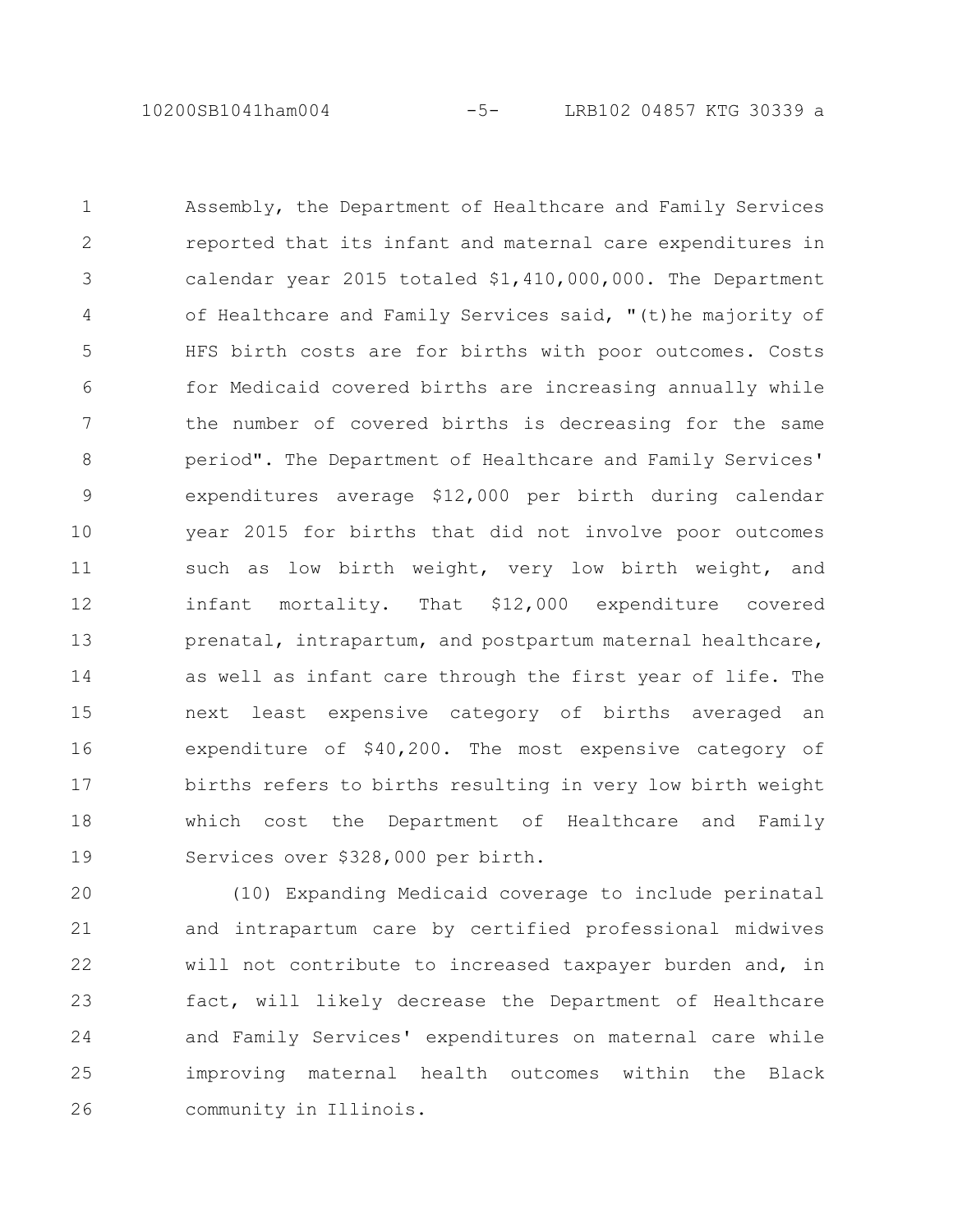10200SB1041ham004 -6- LRB102 04857 KTG 30339 a

Section 10. Medicaid voucher program. The Task Force on Infant and Maternal Mortality Among African Americans shall partner with Holistic Birth Collective to advise the Department of Healthcare and Family Services on the development of a Medicaid voucher program that is eligible for federal dollars to expand consumer choice for Black mothers that includes planned home birth services and in-home perinatal and postpartum care services provided by racially concordant nationally accredited certified professional midwives who are licensed and registered in Illinois. On January 1, 2024, and each January 1 thereafter, the Task Force shall submit a report to the General Assembly that provides a status update on the program and annual impact measure reporting. The Department of Public Health, in consultation with the Department of Healthcare and Family Services, shall implement the program. The Department of Healthcare and Family Services and the Department of Public Health are authorized to adopt rules to implement this Section. The Department of Healthcare and Family Services must apply for a State Plan amendment no later than December 31, 2022. 1 2 3 4 5 6 7 8 9 10 11 12 13 14 15 16 17 18 19 20

Section 15. Maternity episode payment model. The program shall implement a maternity episode payment model that provides a single payment for all services across the prenatal, intrapartum, and postnatal period which covers the 9 21 22 23 24